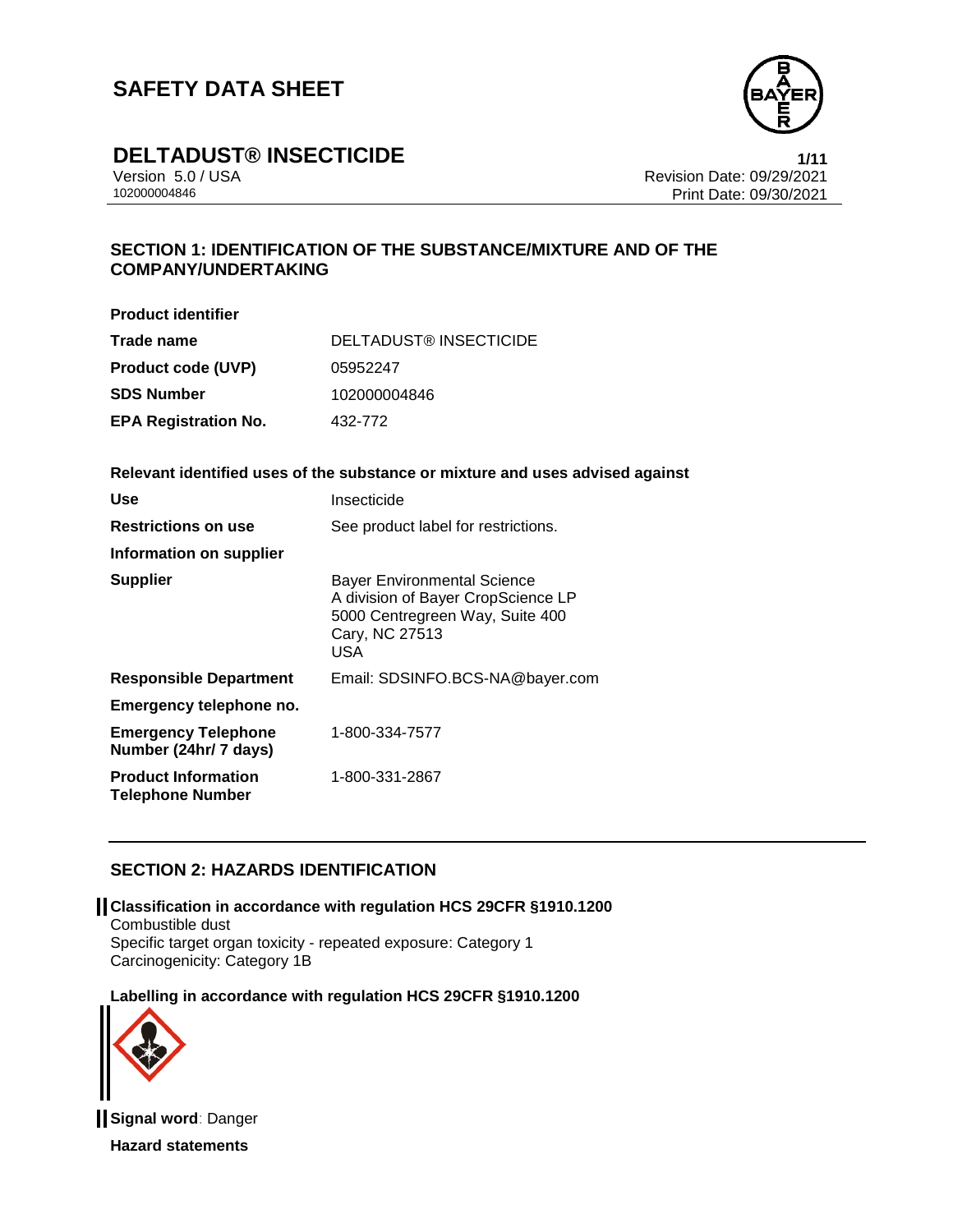

# **DELTADUST® INSECTICIDE 2/11**

Version 5.0 / USA Revision Date: 09/29/2021<br>10200004846 Revision Date: 09/29/2021 Print Date: 09/30/2021

Causes damage to organs through prolonged or repeated exposure. May cause cancer. May form combustible dust concentrations in air. Conduct Dust Hazard Assessment (DHA). **Precautionary statements** Obtain special instructions before use. Do not handle until all safety precautions have been read and understood. Wear protective gloves/ protective clothing/ eye protection/ face protection. Do not breathe dust.

Wash thoroughly after handling.

Do not eat, drink or smoke when using this product.

Get medical advice/ attention if you feel unwell.

IF exposed or concerned: Get medical advice/ attention.

Store locked up.

Dispose of contents/container in accordance with local regulation.

### **Hazards Not Otherwise Classified (HNOC)**

No physical hazards not otherwise classified. No health hazards not otherwise classified.

## **SECTION 3: COMPOSITION/INFORMATION ON INGREDIENTS**

| <b>Hazardous Component Name</b> | CAS-No.    | Concentration % by weight |
|---------------------------------|------------|---------------------------|
| Deltamethrin                    | 52918-63-5 | 0.05                      |
| Crystalline quartz (respirable) | 14808-60-7 | 5.0                       |

## **SECTION 4: FIRST AID MEASURES**

#### **Description of first aid measures**

| <b>General advice</b> | When possible, have the product container or label with you when<br>calling a poison control center or doctor or going for treatment.                                                                                            |
|-----------------------|----------------------------------------------------------------------------------------------------------------------------------------------------------------------------------------------------------------------------------|
| <b>Inhalation</b>     | Move to fresh air. If person is not breathing, call 911 or an ambulance,<br>then give artificial respiration, preferably mouth-to-mouth if possible.<br>Call a physician or poison control center immediately.                   |
| <b>Skin contact</b>   | Take off contaminated clothing and shoes immediately. Wash off<br>immediately with plenty of water for at least 15 minutes. Call a<br>physician or poison control center immediately.                                            |
| Eye contact           | Hold eye open and rinse slowly and gently with water for 15-20<br>minutes. Remove contact lenses, if present, after the first 5 minutes,<br>then continue rinsing eye. Call a physician or poison control center<br>immediately. |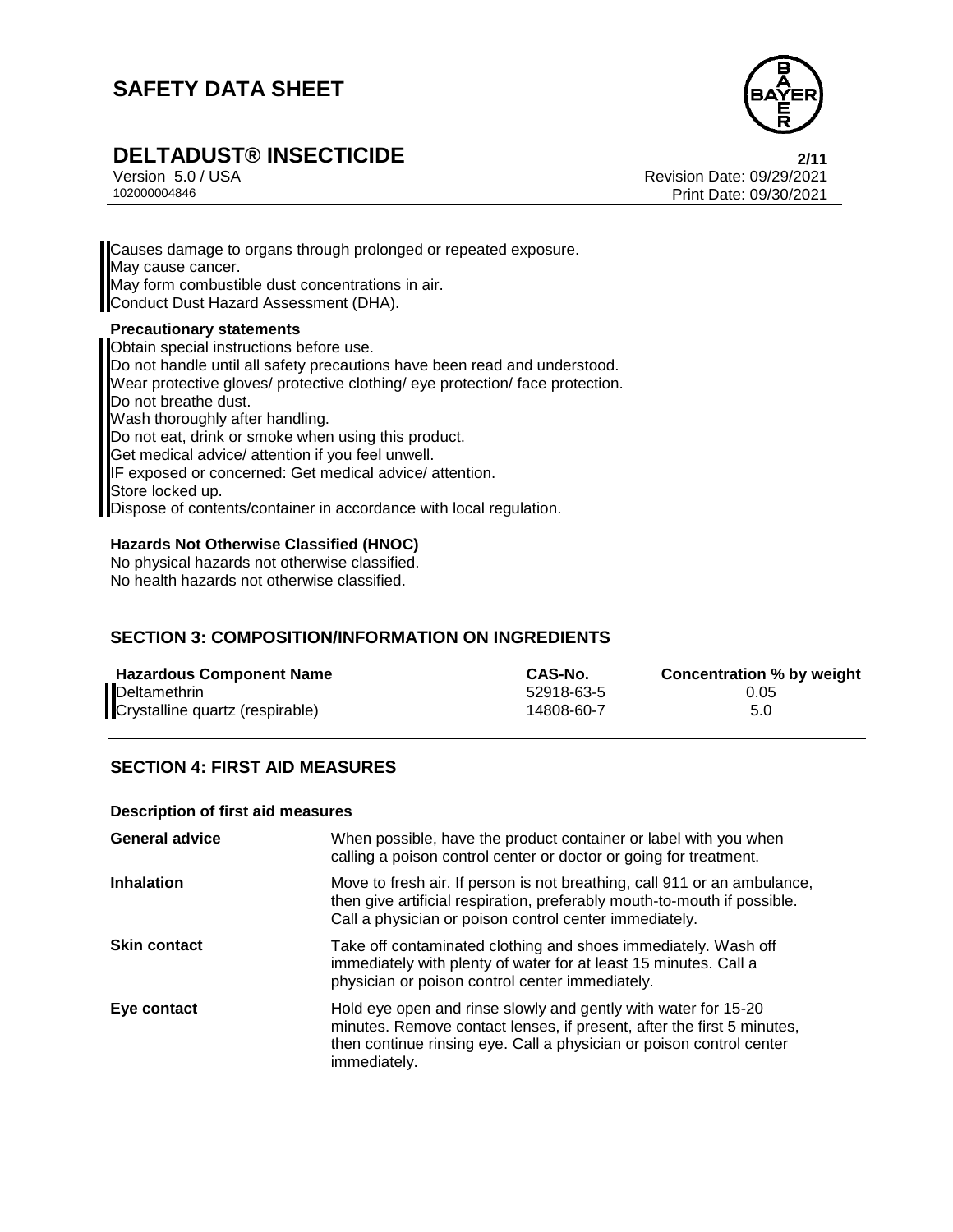

# **DELTADUST® INSECTICIDE**<br>Version 5.0 / USA **111**<br>Revision Date: 09/29/2021

Version 5.0 / USA Revision Date: 09/29/2021<br>102000004846 Print Date: 09/30/2021 Print Date: 09/30/2021

| Ingestion                                                                  | Call a physician or poison control center immediately. Rinse out mouth<br>and give water in small sips to drink. DO NOT induce vomiting unless<br>directed to do so by a physician or poison control center. Never give<br>anything by mouth to an unconscious person. Do not leave victim<br>unattended. |  |
|----------------------------------------------------------------------------|-----------------------------------------------------------------------------------------------------------------------------------------------------------------------------------------------------------------------------------------------------------------------------------------------------------|--|
| Most important symptoms and effects, both acute and delayed                |                                                                                                                                                                                                                                                                                                           |  |
| <b>Symptoms</b>                                                            | To date no symptoms are known.                                                                                                                                                                                                                                                                            |  |
| Indication of any immediate medical attention and special treatment needed |                                                                                                                                                                                                                                                                                                           |  |
| <b>Treatment</b>                                                           | Appropriate supportive and symptomatic treatment as indicated by the<br>patient's condition is recommended.                                                                                                                                                                                               |  |

## **SECTION 5: FIREFIGHTING MEASURES**

| <b>Extinguishing media</b>                                         |                                                                                                                                                                                                                                                |
|--------------------------------------------------------------------|------------------------------------------------------------------------------------------------------------------------------------------------------------------------------------------------------------------------------------------------|
| <b>Suitable</b>                                                    | Carbon dioxide (CO2), Dry chemical, Foam, Water                                                                                                                                                                                                |
| <b>Unsuitable</b>                                                  | High volume water jet                                                                                                                                                                                                                          |
| <b>Special hazards arising</b><br>from the substance or<br>mixture | Dangerous gases are evolved in the event of a fire., Dust can form an<br>explosive mixture in air.                                                                                                                                             |
| <b>Advice for firefighters</b>                                     |                                                                                                                                                                                                                                                |
| <b>Special protective</b><br>equipment for firefighters            | Firefighters should wear NIOSH approved self-contained breathing<br>apparatus and full protective clothing.                                                                                                                                    |
| <b>Further information</b>                                         | Keep out of smoke. Fight fire from upwind position. Cool closed<br>containers exposed to fire with water spray. Do not allow run-off from<br>fire fighting to enter drains or water courses. Contain the spread of the<br>fire-fighting media. |
| <b>Flash point</b>                                                 | No data available                                                                                                                                                                                                                              |
| <b>Auto-ignition temperature</b>                                   | No data available                                                                                                                                                                                                                              |
| Lower explosion limit                                              | No data available                                                                                                                                                                                                                              |
| <b>Upper explosion limit</b>                                       | No data available                                                                                                                                                                                                                              |
| <b>Explosivity</b>                                                 | No data available                                                                                                                                                                                                                              |
|                                                                    |                                                                                                                                                                                                                                                |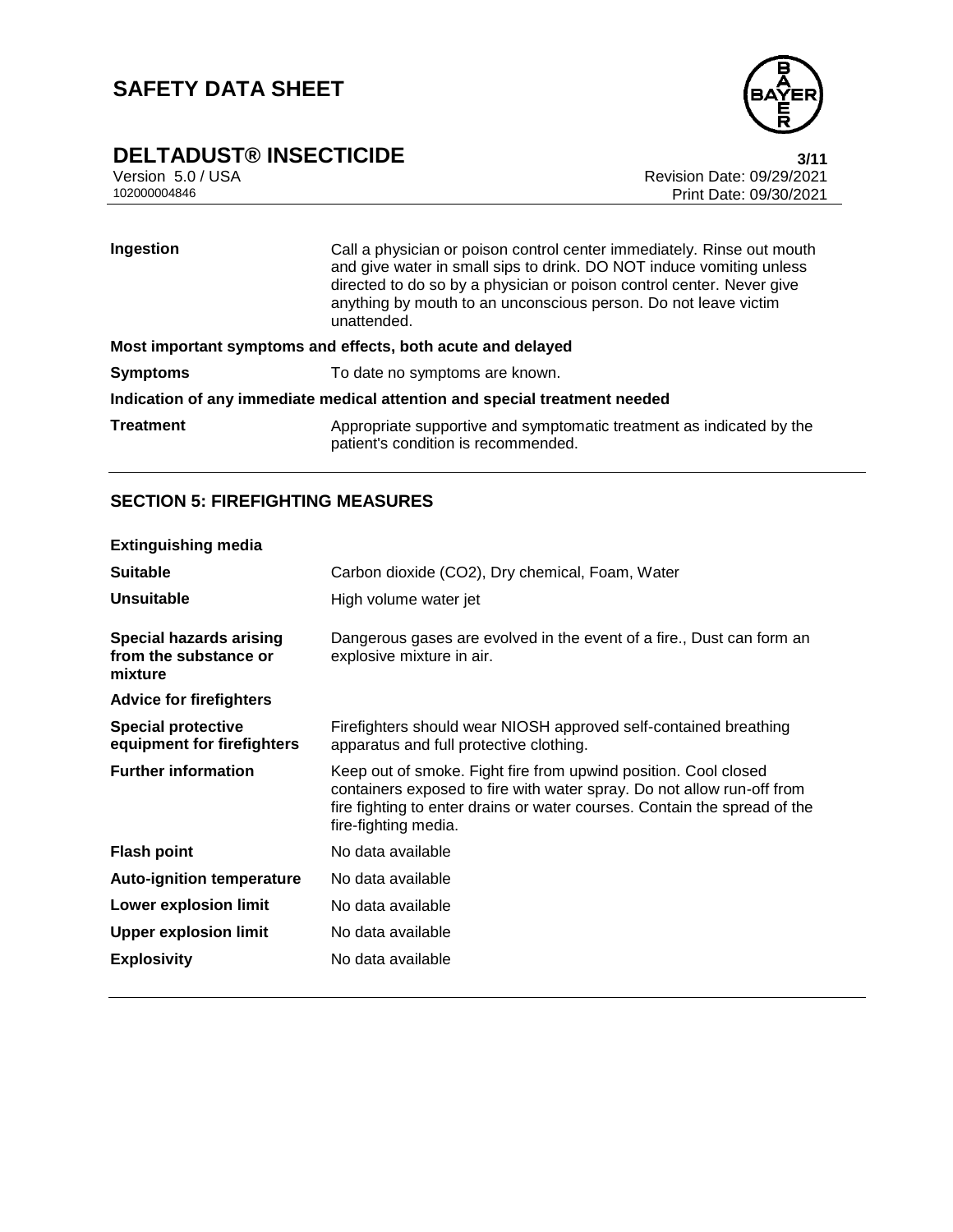

# **DELTADUST® INSECTICIDE**<br>Version 5.0 / USA **1/11**<br>Revision Date: 09/29/2021

Version 5.0 / USA Revision Date: 09/29/2021<br>102000004846 Print Date: 09/30/2021 Print Date: 09/30/2021

## **SECTION 6: ACCIDENTAL RELEASE MEASURES**

|                                                       | Personal precautions, protective equipment and emergency procedures                                                                                                                               |  |
|-------------------------------------------------------|---------------------------------------------------------------------------------------------------------------------------------------------------------------------------------------------------|--|
| <b>Precautions</b>                                    | Keep unauthorized people away. Isolate hazard area. Avoid contact<br>with spilled product or contaminated surfaces.                                                                               |  |
| Methods and materials for containment and cleaning up |                                                                                                                                                                                                   |  |
| Methods for cleaning up                               | Avoid dust formation. Sweep up or vacuum up spillage and collect in<br>suitable container for disposal. Clean contaminated floors and objects<br>thoroughly, observing environmental regulations. |  |
| <b>Additional advice</b>                              | Use personal protective equipment. If the product is accidentally<br>spilled, do not allow to enter soil, waterways or waste water canal.                                                         |  |
| Reference to other sections                           | Information regarding safe handling, see section 7.<br>Information regarding personal protective equipment, see section 8.<br>Information regarding waste disposal, see section 13.               |  |

### **SECTION 7: HANDLING AND STORAGE**

#### **Precautions for safe handling**

| Advice on safe handling                                      | Handle and open container in a manner as to prevent spillage. Maintain<br>exposure levels below the exposure limit through the use of general and<br>local exhaust ventilation.                                                                                                                                                                                                                                                               |  |
|--------------------------------------------------------------|-----------------------------------------------------------------------------------------------------------------------------------------------------------------------------------------------------------------------------------------------------------------------------------------------------------------------------------------------------------------------------------------------------------------------------------------------|--|
| <b>Hygiene measures</b>                                      | Wash hands thoroughly with soap and water after handling and before<br>eating, drinking, chewing gum, using tobacco, using the toilet or<br>applying cosmetics.<br>Remove Personal Protective Equipment (PPE) immediately after<br>handling this product. Before removing gloves clean them with soap and<br>water. Remove soiled clothing immediately and clean thoroughly before<br>using again. Wash thoroughly and put on clean clothing. |  |
| Conditions for safe storage, including any incompatibilities |                                                                                                                                                                                                                                                                                                                                                                                                                                               |  |
| <b>Requirements for storage</b><br>areas and containers      | Store in a cool, dry place and in such a manner as to prevent cross<br>contamination with other crop protection products, fertilizers, food, and<br>feed. Store in original container and out of the reach of children,<br>preferably in a locked storage area.                                                                                                                                                                               |  |

## **SECTION 8: EXPOSURE CONTROLS/PERSONAL PROTECTION**

### **Control parameters**

| <b>Components</b>                  | <b>CAS-No.</b> | <b>Control parameters</b>                                   | <b>Update</b> | <b>Basis</b> |
|------------------------------------|----------------|-------------------------------------------------------------|---------------|--------------|
| Crystalline quartz<br>(respirable) | 14808-60-7     | 2.4 millions of particles per<br>cubic foot of air<br>'TWA) | 2000          | Z3           |
| (Respirable.)                      |                |                                                             |               |              |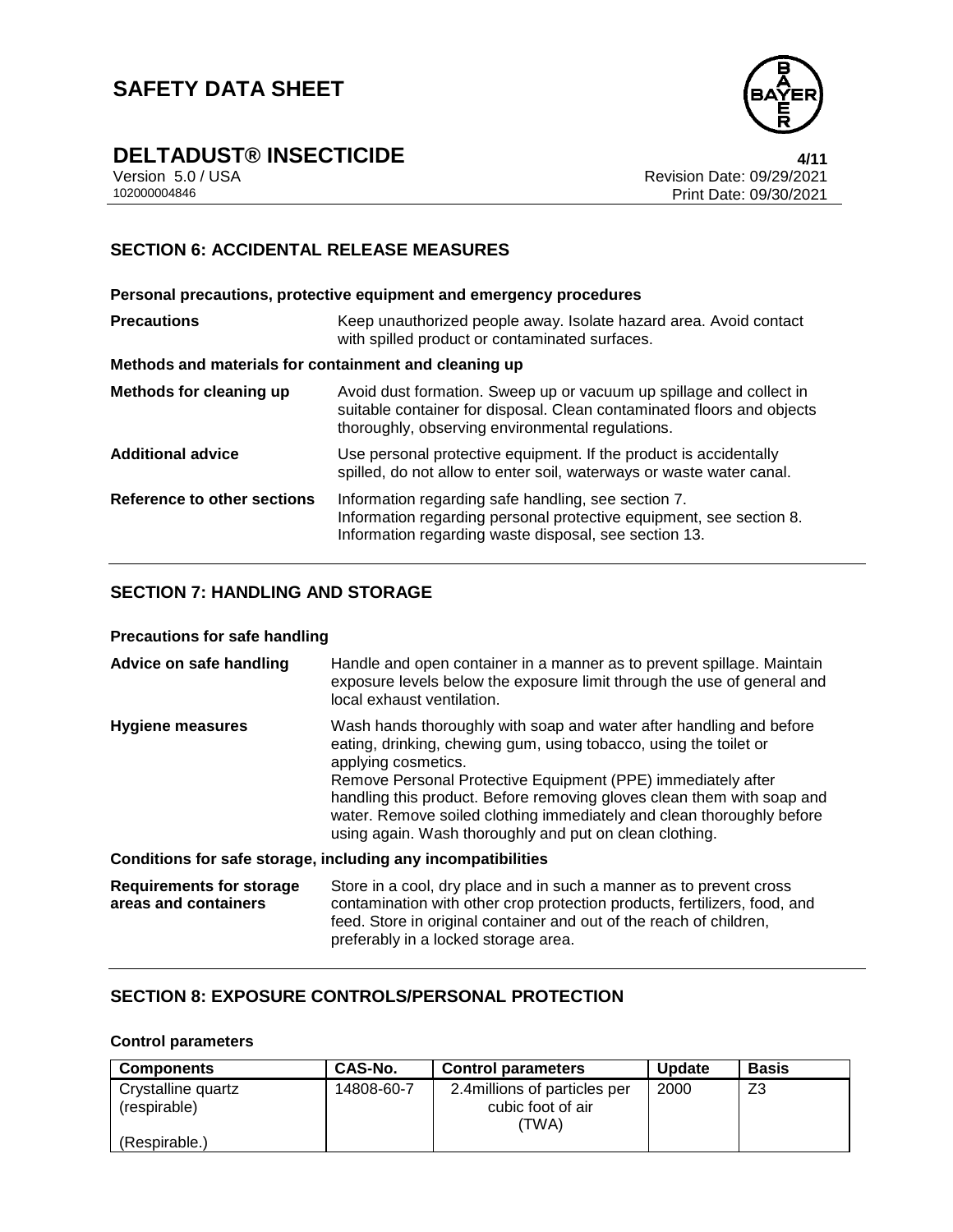

# **DELTADUST® INSECTICIDE 5/11**

Version 5.0 / USA Revision Date: 09/29/2021<br>102000004846 Print Date: 09/30/2021 Print Date: 09/30/2021

| Crystalline quartz<br>(respirable)<br>(Respirable.)                            | 14808-60-7 | $0.1$ mg/m $3$<br>(TWA)        | 2000    | Z <sub>3</sub>     |
|--------------------------------------------------------------------------------|------------|--------------------------------|---------|--------------------|
| Crystalline quartz<br>(respirable)                                             | 14808-60-7 | 0.05 mg/m3<br>(TWA PEL)        | 10 2016 | <b>US CA OEL</b>   |
| (Respirable dust.)<br>Crystalline quartz<br>(respirable)<br>(Respirable dust.) | 14808-60-7 | $0.05$ mg/m $3$<br>(REL)       | 2016    | <b>NIOSH</b>       |
| Crystalline quartz<br>(respirable)<br>(Respirable dust.)                       | 14808-60-7 | 0.05 mg/m3<br>(PEL)            | 03 2016 | OSHA <sub>Z1</sub> |
| Crystalline quartz<br>(respirable)                                             | 14808-60-7 | $0.05$ mg/m $3$<br>(TWA)       | 03 2016 | <b>OSHA</b>        |
| Crystalline quartz<br>(respirable)                                             | 14808-60-7 | $0.025$ mg/m $3$<br>(OSHA ACT) | 03 2016 | <b>OSHA</b>        |
| Crystalline quartz<br>(respirable)<br>(Respirable fraction.)                   | 14808-60-7 | $0.025$ mg/m $3$<br>(TWA)      | 02 2020 | <b>ACGIH</b>       |
| Crystalline quartz<br>(respirable)<br>(Respirable dust.)                       | 14808-60-7 | 0.050 mg/m3<br>(TWA)           | 01 2019 | TN OEL             |
| Deltamethrin                                                                   | 52918-63-5 | $0.01$ mg/m3<br>(TWA)          |         | OES BCS*           |

\*OES BCS: Internal Bayer AG, Crop Science Division "Occupational Exposure Standard"

### **Exposure controls**

#### **Personal protective equipment**

In normal use and handling conditions please refer to the label and/or leaflet. In all other cases the following recommendations would apply.

| <b>Respiratory protection</b>      | When respirators are required, select NIOSH approved equipment<br>based on actual or potential airborne concentrations and in<br>accordance with the appropriate regulatory standards and/or industry<br>recommendations. |
|------------------------------------|---------------------------------------------------------------------------------------------------------------------------------------------------------------------------------------------------------------------------|
| <b>Hand protection</b>             | Chemical-resistant gloves (barrier laminate, butyl rubber, nitrile<br>rubber or Viton)                                                                                                                                    |
| Eye protection                     | Safety glasses with side-shields                                                                                                                                                                                          |
| Skin and body protection           | Wear long-sleeved shirt and long pants and shoes plus socks.                                                                                                                                                              |
| <b>General protective measures</b> | Follow manufacturer's instructions for cleaning/maintaining PPE. If                                                                                                                                                       |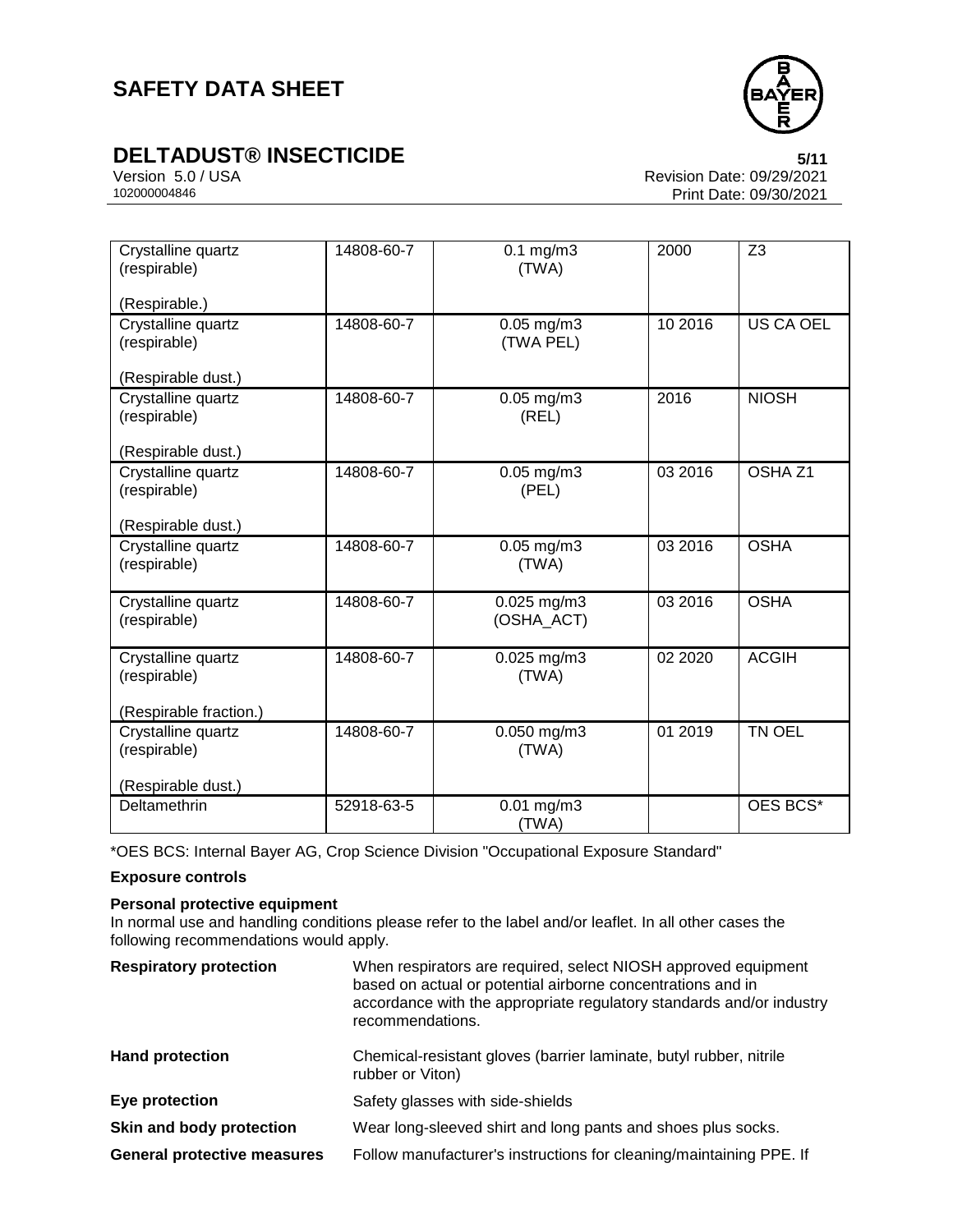

# **DELTADUST® INSECTICIDE**<br>Version 5.0/USA **by Case 1000 and Security Revision Date: 09/29/2021**

Version 5.0 / USA Revision Date: 09/29/2021<br>102000004846 Print Date: 09/30/2021 Print Date: 09/30/2021

> no such instructions for washables, use detergent and warm/tepid water. Keep and wash PPE separately from other laundry.

### **SECTION 9. PHYSICAL AND CHEMICAL PROPERTIES**

| Information on basic physical and chemical properties<br><b>Form</b> | powder                                                                   |
|----------------------------------------------------------------------|--------------------------------------------------------------------------|
| Colour                                                               | white                                                                    |
| Odour                                                                | weak, characteristic                                                     |
| <b>Odour Threshold</b>                                               | No data available                                                        |
| рH                                                                   | No data available                                                        |
| <b>Melting point/range</b>                                           | No data available                                                        |
| <b>Boiling Point</b>                                                 | No data available                                                        |
| <b>Flash point</b>                                                   | No data available                                                        |
| <b>Flammability</b>                                                  | No data available                                                        |
| <b>Auto-ignition temperature</b>                                     | No data available                                                        |
| <b>Thermal decomposition</b>                                         | No data available                                                        |
| <b>Minimum ignition energy</b>                                       | $>10 \text{ mJ}$<br>MIE Cluster evaluated acc. to BTS report 2016/00141a |
| Self-accelarating<br>decomposition temperature<br>(SADT)             | No data available                                                        |
| <b>Upper explosion limit</b>                                         | No data available                                                        |
| Lower explosion limit                                                | No data available                                                        |
| Vapour pressure                                                      | No data available                                                        |
| <b>Evaporation rate</b>                                              | No data available                                                        |
| <b>Relative vapour density</b>                                       | No data available                                                        |
| <b>Relative density</b>                                              | No data available                                                        |
| <b>Density</b>                                                       | No data available                                                        |
| <b>Bulk density</b>                                                  | ca. 55.5 lb/ft <sup>3</sup>                                              |
| <b>Water solubility</b>                                              | soluble                                                                  |
| Partition coefficient: n-<br>octanol/water                           | Deltamethrin: log Pow: 6.4 (25 °C)                                       |
| Viscosity, dynamic                                                   | No data available                                                        |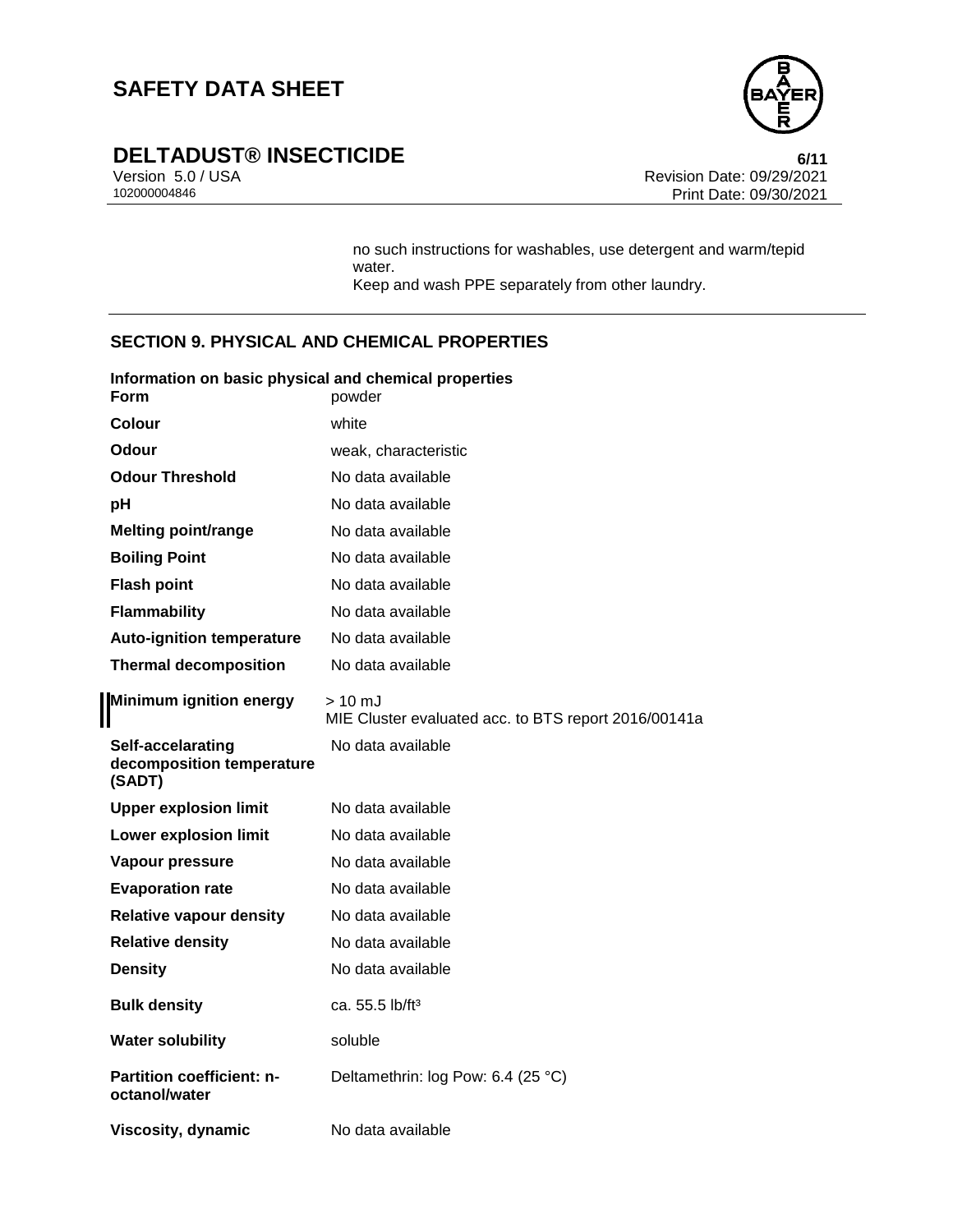

# **DELTADUST® INSECTICIDE**<br>Version 5.0/USA *Version 5.0/USA*

Version 5.0 / USA Revision Date: 09/29/2021<br>102000004846 Print Date: 09/30/2021 Print Date: 09/30/2021

| Viscosity, kinematic        | No data available                                            |
|-----------------------------|--------------------------------------------------------------|
| <b>Oxidizing properties</b> | No data available                                            |
| <b>Explosivity</b>          | No data available                                            |
| <b>Other information</b>    | Further safety related physical-chemical data are not known. |

## **SECTION 10: STABILITY AND REACTIVITY**

| <b>Reactivity</b>                            | Stable under normal conditions.                                                         |
|----------------------------------------------|-----------------------------------------------------------------------------------------|
| <b>Chemical stability</b>                    | Stable under recommended storage conditions.                                            |
| <b>Possibility of hazardous</b><br>reactions | No hazardous reactions when stored and handled according to<br>prescribed instructions. |
| <b>Conditions to avoid</b>                   | Extremes of temperature and direct sunlight.                                            |
| Incompatible materials                       | Strong acids                                                                            |
| <b>Hazardous decomposition</b><br>products   | No decomposition products expected under normal conditions of use.                      |

## **SECTION 11: TOXICOLOGICAL INFORMATION**

| <b>Exposure routes</b>                      | Inhalation, Ingestion                                                                                  |
|---------------------------------------------|--------------------------------------------------------------------------------------------------------|
| <b>Immediate Effects</b><br>Eye             | Not expected to produce significant adverse effects when<br>recommended use instructions are followed. |
| <b>Skin</b>                                 | Not expected to produce significant adverse effects when<br>recommended use instructions are followed. |
| Ingestion                                   | Not expected to produce significant adverse effects when<br>recommended use instructions are followed. |
| Inhalation                                  | May be harmful by inhalation (after often repeated exposure).                                          |
| Information on toxicological effects        |                                                                                                        |
| <b>Acute oral toxicity</b>                  | LD50 (Rat) $> 5,050$ mg/kg                                                                             |
| <b>Acute inhalation toxicity</b>            | $LC50$ (Rat) $> 26.1$ mg/l<br>Exposure time: 4 h<br>Determined in the form of dust.                    |
| <b>Acute dermal toxicity</b>                | LD50 (Rabbit) $> 2,020$ mg/kg                                                                          |
| <b>Skin corrosion/irritation</b>            | No skin irritation (Rabbit)                                                                            |
| Serious eye damage/eye<br><b>irritation</b> | No eye irritation (Rabbit)                                                                             |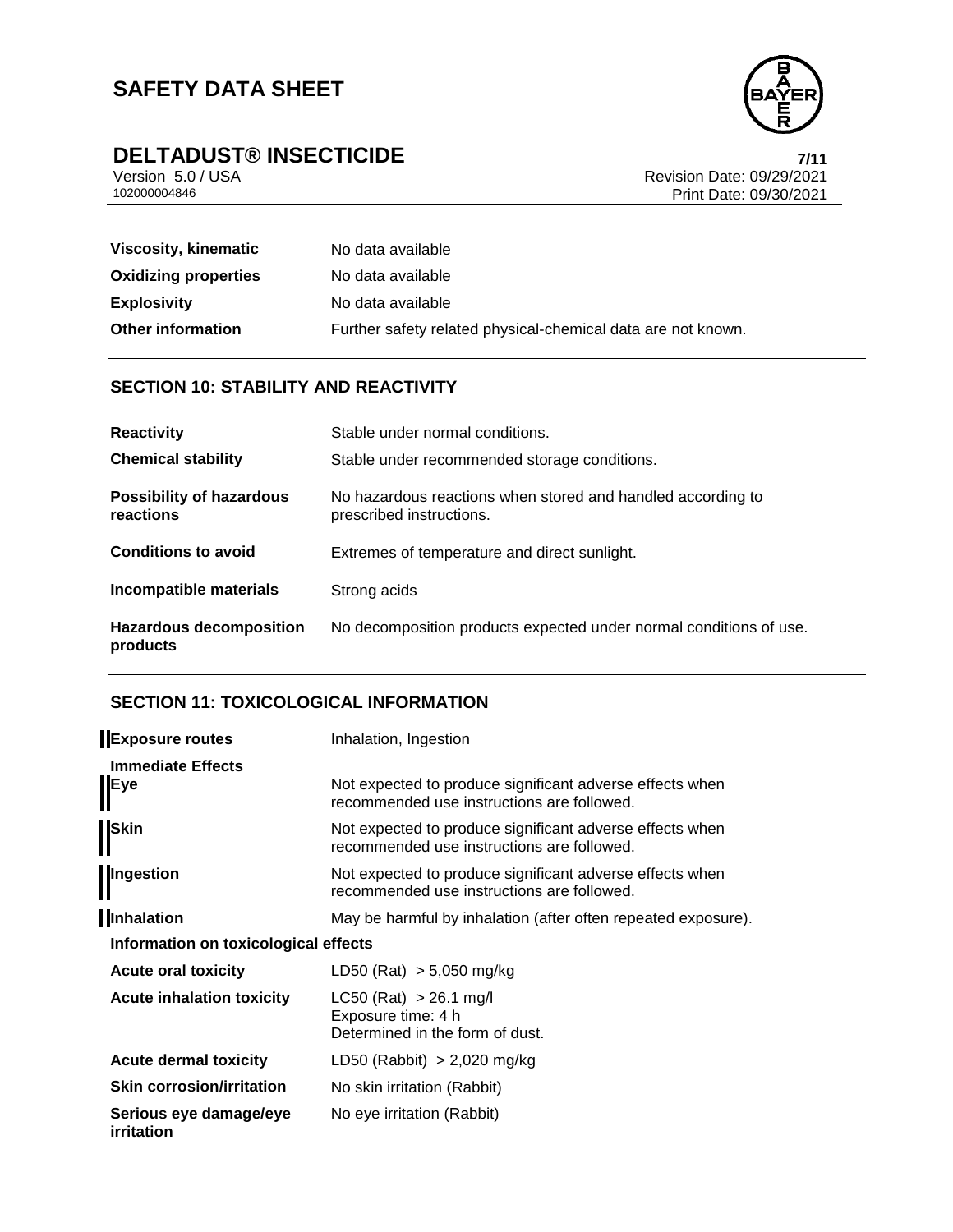

# **DELTADUST® INSECTICIDE 8/11**

Version 5.0 / USA Revision Date: 09/29/2021 102000004846 Print Date: 09/30/2021

**Respiratory or skin sensitisation** Skin: Non-sensitizing. (Guinea pig)

#### **Assessment STOT Specific target organ toxicity – single exposure**

Deltamethrin: Based on available data, the classification criteria are not met.

#### **Assessment STOT Specific target organ toxicity – repeated exposure**

Deltamethrin caused neurobehavioral effects and/or neuropathological changes in animal studies. The toxic effects of Deltamethrin are related to transient neurobehavioral effects typical for pyrethroid neurotoxicity.

#### **Assessment mutagenicity**

Deltamethrin was not mutagenic or genotoxic in a battery of in vitro and in vivo tests.

#### **Assessment carcinogenicity**

Deltamethrin was not carcinogenic in lifetime feeding studies in rats and mice.

| <b>ACGIH</b>                                    |                          |                                                |
|-------------------------------------------------|--------------------------|------------------------------------------------|
| Crystalline quartz (respirable)                 | 14808-60-7               | Group A2                                       |
| <b>NTP</b>                                      |                          |                                                |
| Crystalline quartz (respirable)                 | 14808-60-7               |                                                |
| <b>IARC</b>                                     |                          |                                                |
| Deltamethrin<br>Crystalline quartz (respirable) | 52918-63-5<br>14808-60-7 | Overall evaluation: 3<br>Overall evaluation: 1 |

#### **OSHA**

None.

#### **Assessment toxicity to reproduction**

Deltamethrin did not cause reproductive toxicity in a two-generation study in rats.

#### **Assessment developmental toxicity**

Deltamethrin caused developmental toxicity only at dose levels toxic to the dams. The developmental effects seen with Deltamethrin are related to maternal toxicity.

#### **Aspiration hazard**

Based on available data, the classification criteria are not met.

#### **Further information**

Only acute toxicity studies have been performed on the formulated product. The non-acute information pertains to the active ingredient(s).

## **SECTION 12: ECOLOGICAL INFORMATION**

**Toxicity to fish** LC50 (Oncorhynchus mykiss (rainbow trout)) 0.00091 mg/l Exposure time: 96 h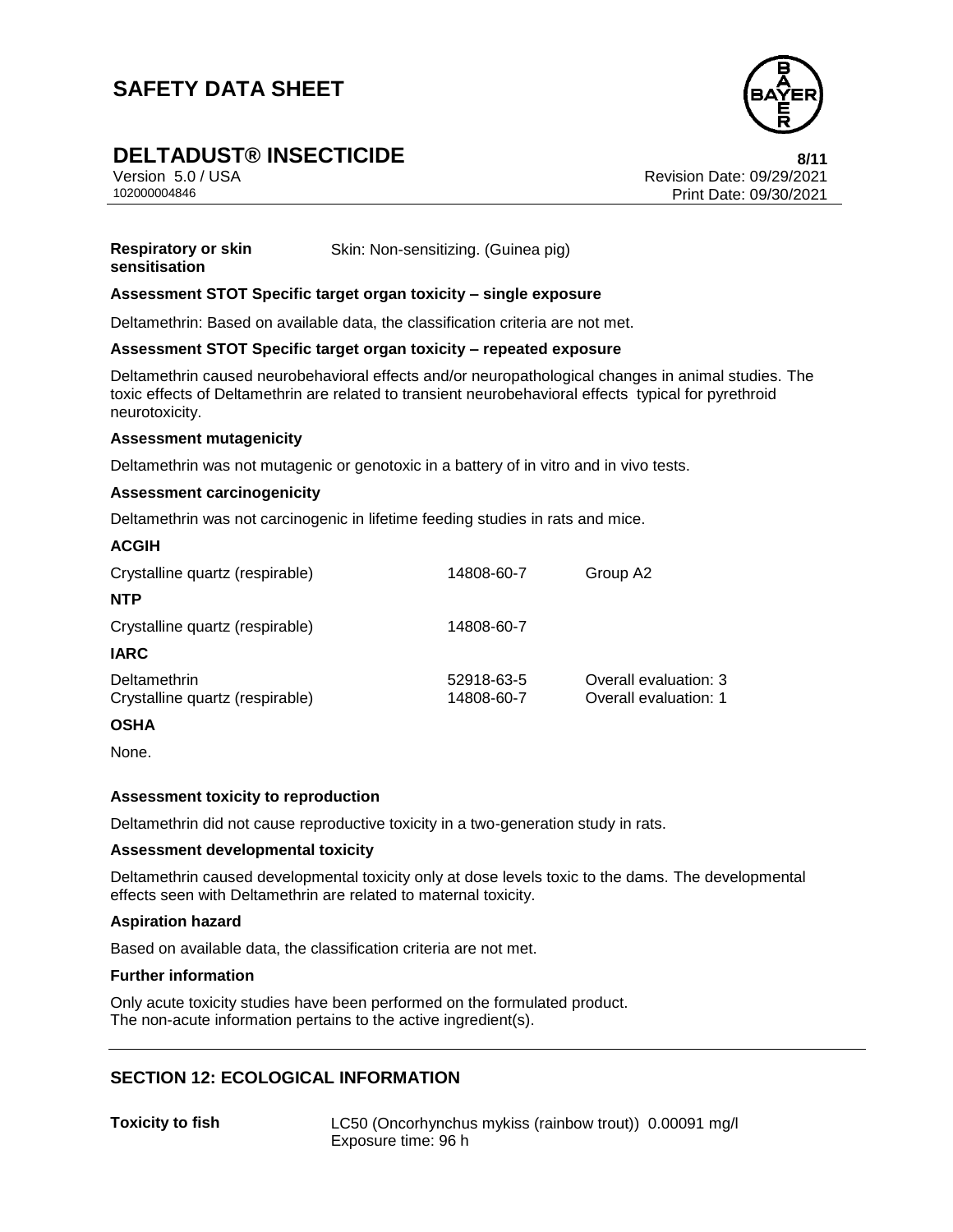

# **DELTADUST® INSECTICIDE**<br>Version 5.0 / USA **Propose Supplement Control of the Supplement Propose Revision Date: 09/29/2021**

Version 5.0 / USA Revision Date: 09/29/2021<br>102000004846 Print Date: 09/30/2021 Print Date: 09/30/2021

| <b>Toxicity to aquatic</b><br>invertebrates | The value mentioned relates to the active ingredient deltamethrin.<br>EC50 (Daphnia magna (Water flea)) 0.00056 mg/l<br>Exposure time: 48 h<br>The value mentioned relates to the active ingredient deltamethrin.                                                                                              |
|---------------------------------------------|----------------------------------------------------------------------------------------------------------------------------------------------------------------------------------------------------------------------------------------------------------------------------------------------------------------|
| <b>Toxicity to aquatic plants</b>           | $EC50$ (algae) $> 9.1$ mg/l<br>Exposure time: 96 h<br>The value mentioned relates to the active ingredient deltamethrin.                                                                                                                                                                                       |
| <b>Biodegradability</b>                     | Deltamethrin:<br>Not rapidly biodegradable                                                                                                                                                                                                                                                                     |
| Koc                                         | Deltamethrin: Koc: 10240000                                                                                                                                                                                                                                                                                    |
| <b>Bioaccumulation</b>                      | Deltamethrin: Bioconcentration factor (BCF) 1,400<br>Does not bioaccumulate.                                                                                                                                                                                                                                   |
| <b>Mobility in soil</b>                     | Deltamethrin: Immobile in soil                                                                                                                                                                                                                                                                                 |
| <b>Results of PBT and vPvB assessment</b>   |                                                                                                                                                                                                                                                                                                                |
| <b>PBT and vPvB assessment</b>              | Deltamethrin: This substance is not considered to be persistent,<br>bioaccumulative and toxic (PBT). This substance is not considered to be<br>very persistent and very bioaccumulative (vPvB).                                                                                                                |
| <b>Additional ecological</b><br>information | No other effects to be mentioned.                                                                                                                                                                                                                                                                              |
| <b>Environmental precautions</b>            | Do not allow to get into surface water, drains and ground water.<br>Do not contaminate surface or ground water by cleaning equipment or<br>disposal of wastes, including equipment wash water.<br>Do not apply when weather conditions favor runoff or drift.<br>Apply this product as specified on the label. |

## **SECTION 13: DISPOSAL CONSIDERATIONS**

| Waste treatment methods       |                                                                                                                                                                                                               |
|-------------------------------|---------------------------------------------------------------------------------------------------------------------------------------------------------------------------------------------------------------|
| <b>Product</b>                | Dispose in accordance with all local, state/provincial and federal<br>regulations.                                                                                                                            |
| <b>Contaminated packaging</b> | Consult state and local regulations regarding the proper disposal of<br>container.<br>Follow advice on product label and/or leaflet.                                                                          |
| <b>RCRA</b> Information       | Characterization and proper disposal of this material as a special or<br>hazardous waste is dependent upon Federal, State and local laws and<br>are the user's responsibility. RCRA classification may apply. |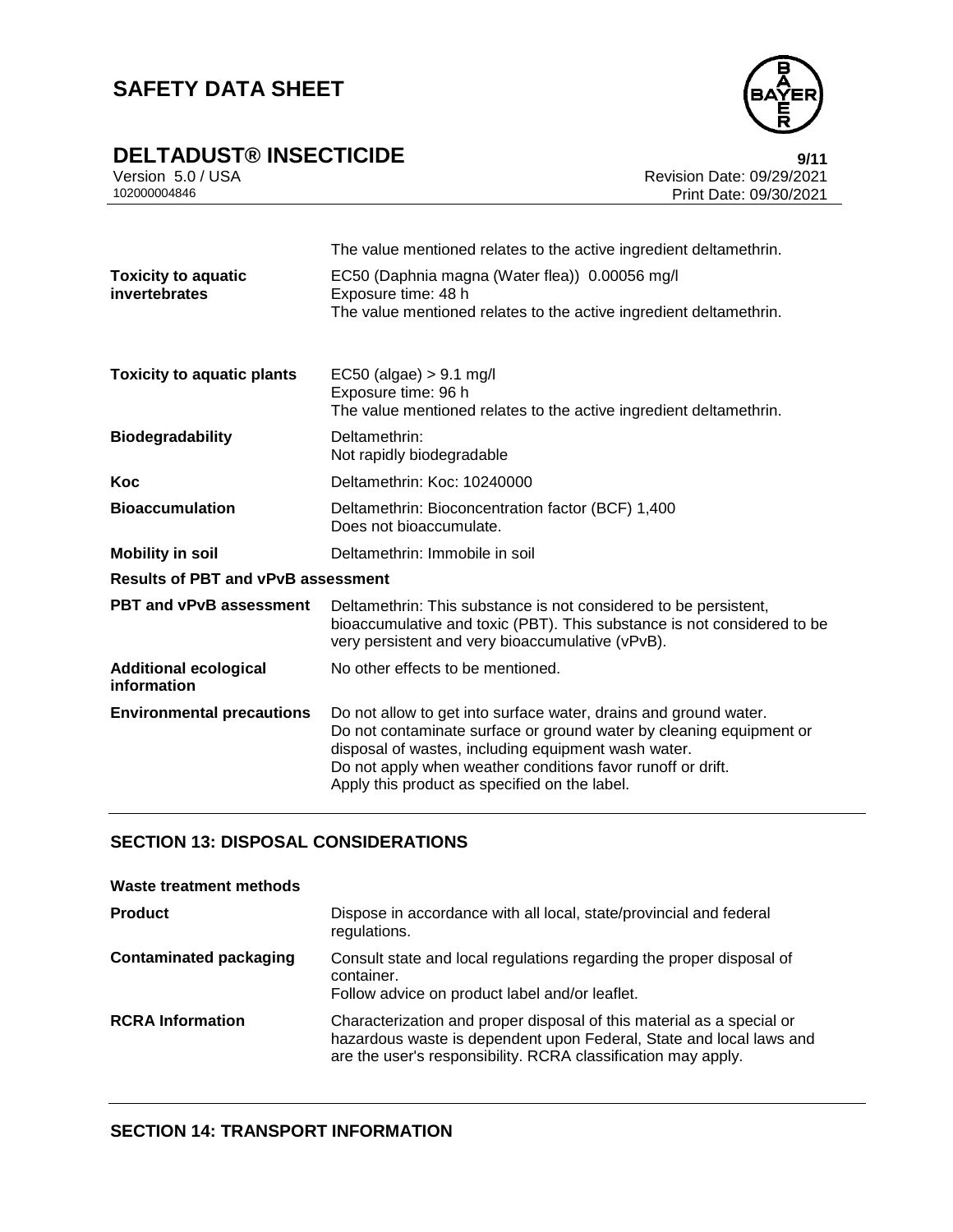

## **DELTADUST® INSECTICIDE 10/11**

Version 5.0 / USA Revision Date: 09/29/2021 102000004846 Print Date: 09/30/2021

According to national and international transport regulations this material is not classified as dangerous goods / hazardous material.

Freight Classification: INSECTICIDES OR FUNGICIDES, N.O.I., OTHER THAN POISON

### **SECTION 15: REGULATORY INFORMATION**

**EPA Registration No.** 432-772 **US Federal Regulations TSCA list** Calcium carbonate 1317-65-3 Crystalline quartz (respirable) 14808-60-7 Stearic acid 57-11-4 **US. Toxic Substances Control Act (TSCA) Section 12(b) Export Notification (40 CFR 707, Subpt D)** No export notification needs to be made. **SARA Title III - Section 302 - Notification and Information** Not applicable. **SARA Title III - Section 313 - Toxic Chemical Release Reporting** None.

#### **US States Regulatory Reporting CA Prop65**

This product does not contain any substances known to the State of California to cause cancer.

WARNING: This product contains a chemical known to the State of California to cause birth defects or other reproductive harm. For more information go to www.P65Warnings.ca.gov. Crystalline quartz (respirable) 14808-60-7 Carcinogenic.

#### **US State Right-To-Know Ingredients**

| Calcium carbonate               | 1317-65-3  | MN. RI |
|---------------------------------|------------|--------|
| Crystalline quartz (respirable) | 14808-60-7 | MN. RI |
| Stearic acid                    | $57-11-4$  | ΜN     |

**Environmental CERCLA** None. **Clean Water Section 307(a)(1)** None. **Safe Drinking Water Act Maximum Contaminant Levels** None.

#### **EPA/FIFRA Information:**

This chemical is a pesticide product registered by the Environmental Protection Agency and is subject to certain labeling requirements under federal pesticide law. These requirements differ from the classification